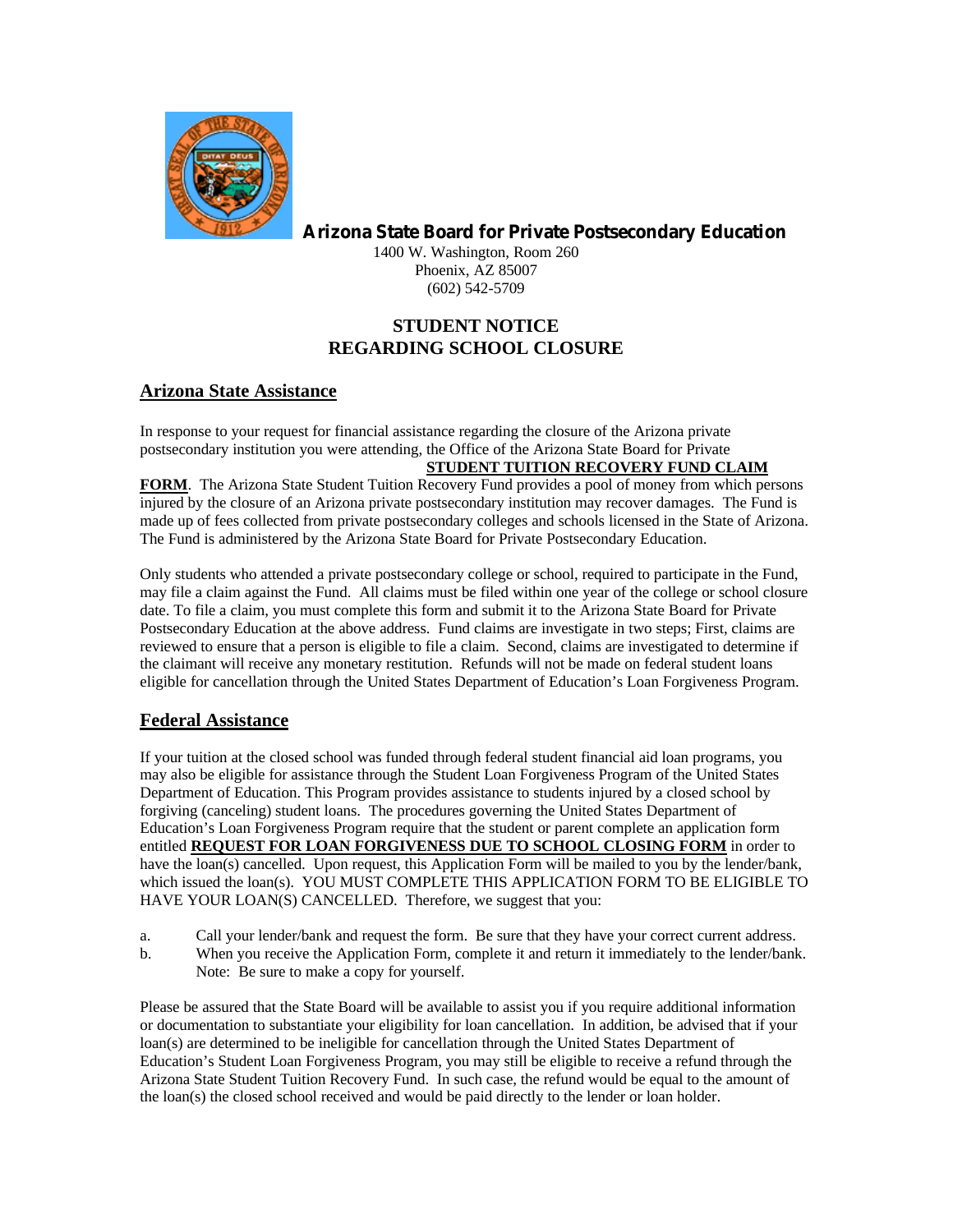

**Arizona State Board for Private Postsecondary Education**

1400 W. Washington, Room 260 Phoenix, Arizona 85007 (602) 542-5709

# **STUDENT TUITION RECOVERY FUND CLAIM FORM**

In 1989, the State of Arizona enacted legislation to create a **STUDENT TUITION RECOVERY FUND**. This Fund provides a pool of money from which persons injured by the closure of an Arizona private postsecondary college or school may recover damages. The Fund is made up of fees collected from private postsecondary colleges and schools licensed in the State of Arizona. The Fund is administered by the Arizona State Board for Private Postsecondary Education.

Only students who attended a private postsecondary college or school, required to participate in the Fund may file a claim against the Fund. All claims must be filed within one year of the college or school closure date. To file a claim, you must complete this form and submit it to the Arizona State Board for Private Postsecondary Education at the above address. Fund claims are investigate in two steps; **First,** claims are reviewed to ensure that a person is eligible to file a claim. **Second,** claims are investigated to determine if the claimant will receive any monetary restitution.

| <b>STUDENT NAME:</b>                 |  |                                                                                                                      |                               |
|--------------------------------------|--|----------------------------------------------------------------------------------------------------------------------|-------------------------------|
| <b>STUDENT ADDRESS:</b>              |  |                                                                                                                      |                               |
|                                      |  |                                                                                                                      |                               |
|                                      |  |                                                                                                                      |                               |
| <b>STUDENT PHONE NUMBER:</b>         |  |                                                                                                                      |                               |
| <b>SOCIAL SECURITY NUMBER:</b>       |  |                                                                                                                      |                               |
| <b>COLLEGE/SCHOOL ATTENDED:</b>      |  | <u> Alexandria de la contrada de la contrada de la contrada de la contrada de la contrada de la contrada de la c</u> |                               |
| <b>ADDRESS OF SCHOOL:</b>            |  |                                                                                                                      |                               |
|                                      |  |                                                                                                                      |                               |
|                                      |  |                                                                                                                      |                               |
|                                      |  |                                                                                                                      |                               |
|                                      |  | <b>TUITION INFORMATION:</b> How much Tuition did you pay to the institution?                                         |                               |
|                                      |  |                                                                                                                      | \$ CASH \$ GSL \$ SLS \$ PLUS |
|                                      |  |                                                                                                                      | <b>OTHER</b>                  |
| <b>STUDENT TUITION RECOVERY FUND</b> |  |                                                                                                                      |                               |